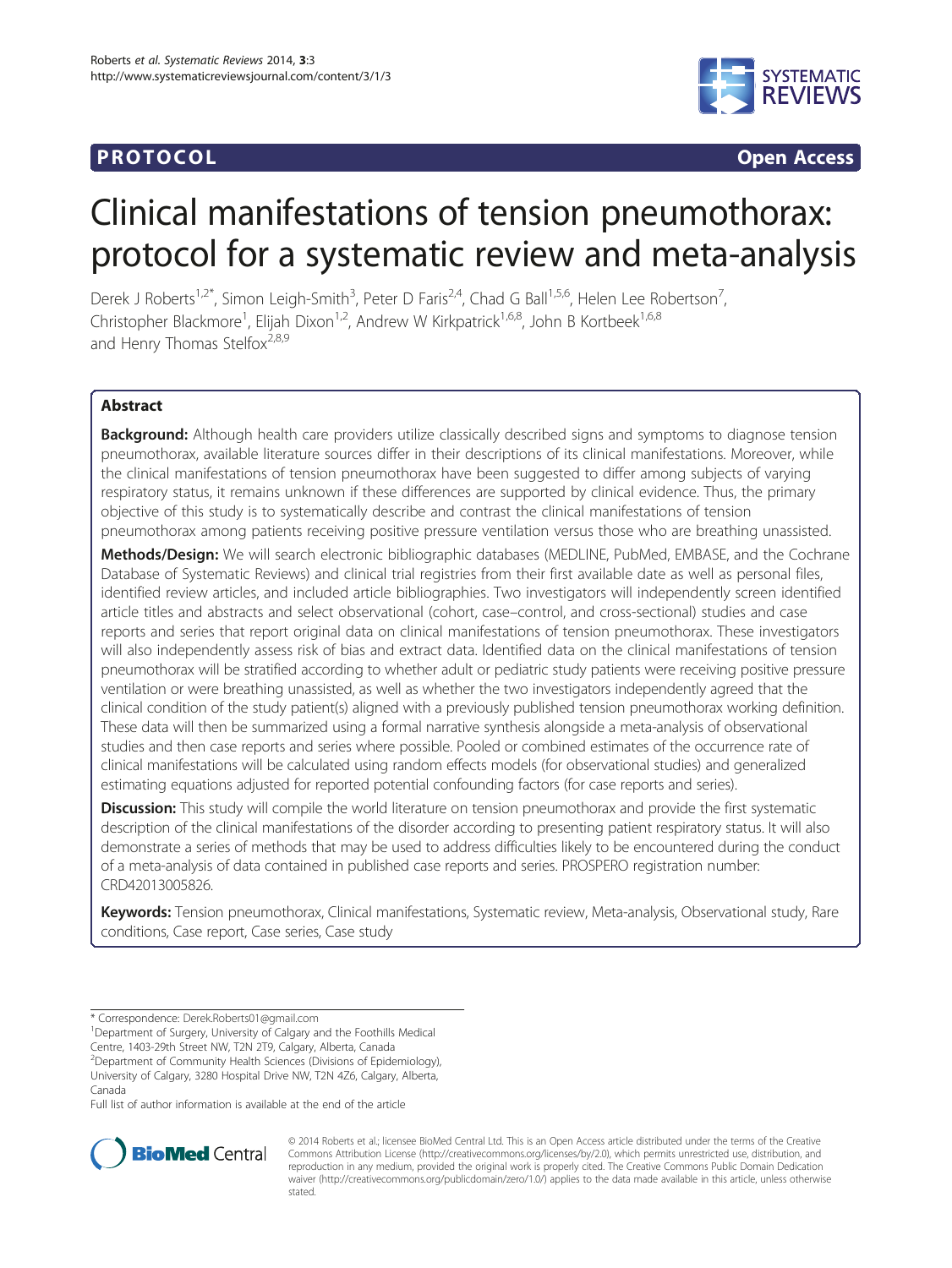# Background

Tension pneumothorax, often defined as hemodynamic compromise in a patient with an expanding intrapleural air mass [[1\]](#page-11-0), is an uncommon yet potentially catastrophic clinical diagnosis most frequently encountered in pre-hospital, Emergency Department, and Intensive Care Unit (ICU) settings [[2-7](#page-11-0)]. Although a valid estimate of the incidence of tension pneumothorax remains to be determined, this condition has been suggested to occur among 5% of major trauma patients managed in the prehospital environment and 1% to 3% of adult ICU patients [[2,4,7,8\]](#page-11-0). In one retrospective cohort study, the adjusted risk of death among mechanically ventilated patients was reported to be approximately 38 times higher among those who developed a tension pneumothorax as compared to those who did not [\[9](#page-11-0)].

As tension pneumothorax is associated with substantial mortality, the Advanced Trauma Life Support (ATLS®) guidelines recommend that attempts be made to diagnose this condition during the initial minutes of trauma patient assessment [\[10](#page-11-0)]. Moreover, possibly because waiting for a chest radiograph has been associated with an increased risk of death among mechanically ventilated patients [\[11\]](#page-11-0), most authorities recommend emergent treatment with needle or tube thoracostomy before radiographic confirmation when the condition is first suspected [[1,7,10,12](#page-11-0)-[16](#page-11-0)]. Thus, prehospital providers and physicians utilize classically described clinical manifestations to diagnose tension pneumothorax. These have most frequently been reported to include hemodynamic compromise (hypotension or cardiac arrest) in conjunction with signs suggestive of a pneumothorax (hypoxia, respiratory distress, absent unilateral breath sounds on auscultation) and mediastinal shift (tracheal deviation and jugular venous distention) [[7,17](#page-11-0)].

# Potential for divergent clinical manifestations among patients with a tension pneumothorax according to presenting respiratory status

Unfortunately, although tension pneumothorax is commonly considered to be a clinical diagnosis, available textbooks, narrative review articles, and guidelines differ in their descriptions of its clinical manifestations [[1,7,12-15](#page-11-0)]. This finding is concerning as delayed or even missed diagnoses have been reported among patients lacking classically described findings of the disorder [\[7,18](#page-11-0),[19\]](#page-11-0). Moreover, possibly because the clinical manifestations of tension pneumothorax have never been systematically reviewed, many sources appear to have derived their descriptions of the signs and symptoms of the disorder from the pathophysiologic processes observed in original canine models of the disorder [[17,20,21\]](#page-11-0). These models, which continue to inform medical literature and teaching even today, suggest that the clinical manifestations of tension pneumothorax result from: 1) loss of ipsilateral negative intrapleural pressure, 2) contralateral mediastinal shift and compression of the intrathoracic vena cavae and/or angulation of the caval-atrial junction, and 3) reduced venous return to the heart leading to cardiovascular collapse [\[17\]](#page-11-0).

Although commonly described among the medical literature, the generalizability of the above pathophysiologic mechanisms to humans is challenged by anatomical differences between dogs and humans [\[17,21](#page-11-0)]. Instead of being rigid and relatively fixed, the mediastinum of dogs is compliant and does not tolerate development of a pressure gradient between contralateral pleural spaces [[17](#page-11-0),[21](#page-11-0)]. Thus, subsequent models of tension pneumothorax that utilized animals with a mediastinum similar to that of an adult human (goats, pigs, and sheep) demonstrated markedly different pathological mechanisms of the disease, which appeared to vary according to the respiratory status (and possibly the level of alertness or consciousness) of the animal [\[7](#page-11-0),[17,22,23](#page-11-0)]. Most importantly, these studies demonstrated that because awake or lightly sedated and spontaneously breathing animals utilize a number of compensatory mechanisms during evolution of a tension pneumothorax, they may be relatively protected from development of hypotension until the pre-terminal stages of the disorder [[17,22\]](#page-11-0).

These compensatory mechanisms, which may also occur among awake and spontaneously breathing humans, include a progressive tachycardia, an increasing respiratory rate and tidal volume, and increasingly negative contralateral chest excursions [[7,17,22\]](#page-11-0). Methods by which these mechanisms may maintain arterial blood pressure during tension pneumothorax include: 1) incomplete transmission of ipsilateral pneumothorax-related pressure to the mediastinum and contralateral hemithorax; 2) maintenance of cardiac venous return through rising spontaneous respiratory effort resulting in increasingly negative contralateral intrathoracic pressures during inspiration; and 3) a significant increase in heart rate due to baroreceptor reflexes and/or the effects of catecholamines released onto the heart [[22\]](#page-11-0). Thus, studies of lightly sedated, spontaneously breathing goats and sheep observed the pathophysiology of tension pneumothorax to involve progressive atelectasis resulting in pulmonary arterial shunting, worsening respiratory failure, and death from progressive hypoxemia rather than cardiovascular causes [\[17](#page-11-0),[22\]](#page-11-0). However, in studies of anesthetized pigs receiving positive pressure ventilation (which are likely incapable of mounting a substantial compensatory response due to the effects of sedation and/or substantially elevated inspiratory pressures), a significant and rapid decline in arterial pressure occurred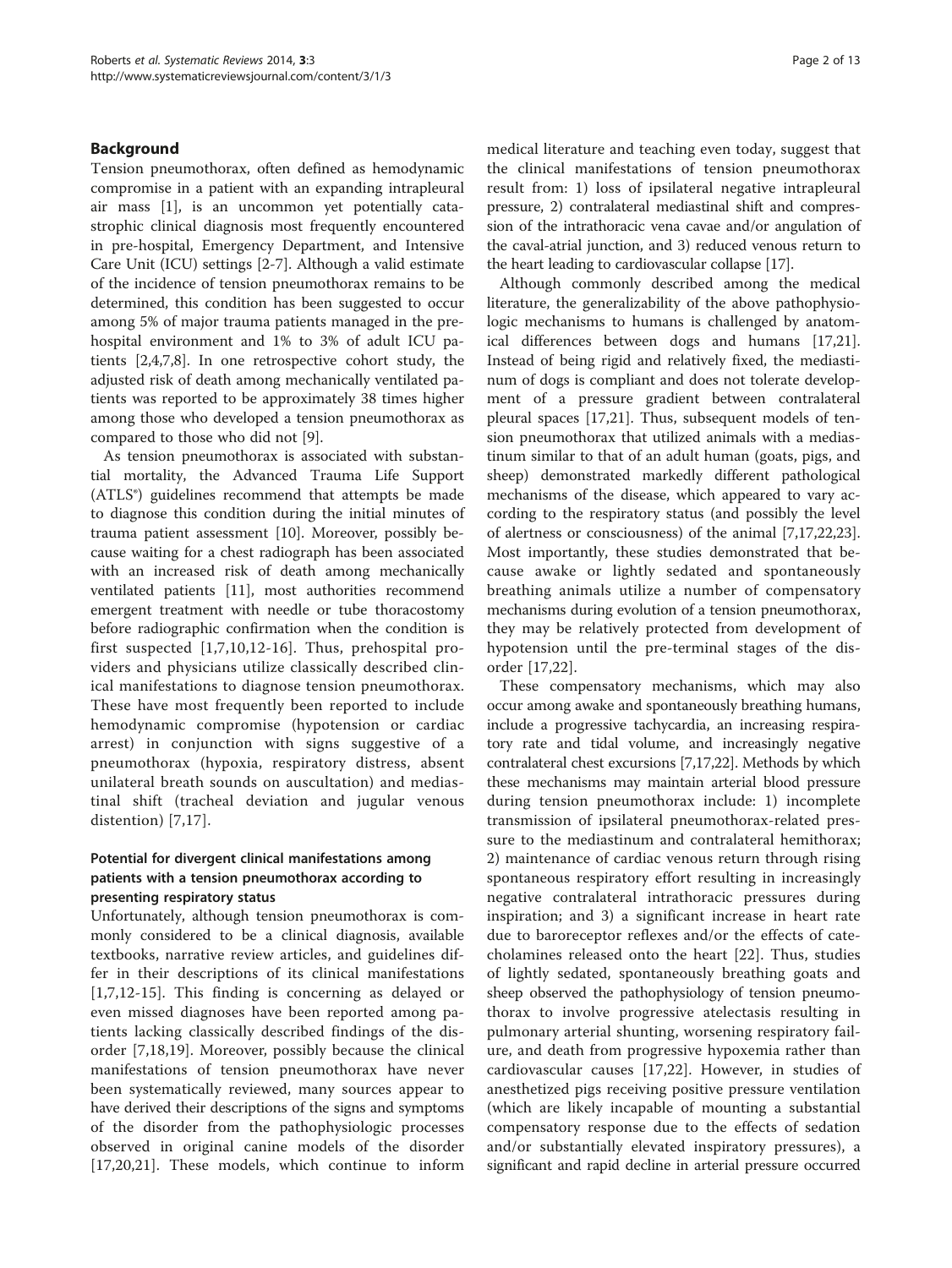at induced pneumothorax volumes of approximately 57% total lung capacity (followed by cardiovascular collapse at 94% total lung capacity) [\[24](#page-11-0)].

Interestingly, some authors have recently highlighted that a number of observational studies and case reports and series now exist that appear to suggest that adults with a tension pneumothorax who are breathing unassisted (that is, breathing spontaneously and not receiving positive pressure ventilation) often develop respiratory symptoms and signs without hemodynamic compromise [[7\]](#page-11-0). These authors and others have also outlined several additional differences that may have clinical importance for the recognition and subsequent treatment of the disorder. First, rather than the initial development of cardiac arrest among those with a tension pneumothorax, these authors suggest that patients who are breathing unassisted may more frequently first develop respiratory arrest, possibly due to respiratory center depression as a result of hypoxemia [\[25\]](#page-11-0). Second, while hemodynamic decompensation or cardiac arrest may develop within minutes of pneumothorax onset among patients who are receiving positive pressure ventilation (as has been classically described for this condition), these authors have also suggested that respiratory arrest may not occur for hours to days among those who are breathing unassisted [\[7,26,27](#page-11-0)]. If supported by available evidence, these differences could suggest that diagnosis of tension pneumothorax in patients who are breathing unassisted may more appropriately be based on respiratory clinical manifestations, and that earlier diagnosis and more appropriate treatment among these patients may result in improved patient outcomes. An overview of the hypothesized differences in clinical manifestations of tension pneumothorax according to the presenting respiratory status of the patient that have been suggested based largely on animal study data are presented in Table 1.

### Study rationale and objectives

While the above suggested differences in clinical manifestations among patients with a tension pneumothorax may have clinical importance, they remain largely based on narrative or non-systematic syntheses of the available clinical data and therefore could be accounted for by selection bias [\[1,7](#page-11-0)]. To our knowledge, only six nonsystematic or narrative reviews on tension pneumothorax have been published between the years 1956 and 2013 [[1,7,13,14,28,29\]](#page-11-0), and only two of these [\[1,7](#page-11-0)] suggested that the clinical manifestations of tension pneumothorax may differ according to the respiratory status of the patient. The absence of a systematic review on this topic may relate to the perceived lack of relevant observational data given that tension pneumothorax is difficult to study (given that it presents acutely, is relatively uncommon and life-threatening, and requires immediate treatment). Observational studies of patients receiving positive-pressure ventilation are likely particularly difficult to conduct as mechanically ventilated patients have been reported to manifest hemodynamic instability within minutes of an observed change in clinical status [\[30](#page-11-0)-[35\]](#page-11-0).

Likely as a result of these difficulties, although several retrospective observational studies exist that report data on the clinical manifestations of tension pneumothorax [[4,11,36-41](#page-11-0)], the majority of original information on this topic is contained in published case reports and small case series. In our initial scout or feasibility searches that were conducted during preparation of this systematic review protocol, we identified over 200 case reports or small case series describing the clinical presentation of patients with a tension pneumothorax. Importantly, these case reports/series appear to frequently report the respiratory status of the described study patient(s) and provide detailed information regarding the associated

| Respiratory<br>status               | Predominant signs and<br>symptoms                                                                                                                                                                      | Arterial blood pressure                                                                                                                      | Method<br>of arrest | Time from<br>presentation or<br>pleural injury<br>to arrest | Rationale                                                                                                                                                                        |
|-------------------------------------|--------------------------------------------------------------------------------------------------------------------------------------------------------------------------------------------------------|----------------------------------------------------------------------------------------------------------------------------------------------|---------------------|-------------------------------------------------------------|----------------------------------------------------------------------------------------------------------------------------------------------------------------------------------|
| Breathing<br>unassisted             | Chest pain, dyspnea, respiratory<br>distress, tachypnea, hypoxia and/<br>or increased oxygen<br>requirements, increased<br>respiratory effort and contralateral<br>respiratory excursions, tachycardia | Normal until respiratory arrest<br>or development of decreased<br>level of consciousness (that is,<br>until compensatory<br>mechanisms fail) | Respiratory Hours   |                                                             | Compensatory mechanisms to<br>progressively increasing ipsilateral<br>pneumothorax size maintain<br>arterial blood pressure until the<br>pre-terminal stages of the disorder     |
| Positive<br>pressure<br>ventilation | Hypoxia and/or increased oxygen<br>requirements, tachycardia,<br>hypotension, and cardiac arrest                                                                                                       | Substantially decreased<br>from normal                                                                                                       | Cardiac             | Minutes                                                     | Absence of compensatory<br>mechanisms to progressively<br>increasing ipsilateral<br>pneumothorax size allow for a<br>rapid and significant decline in<br>arterial blood pressure |

Table 1 Suggested differences in clinical manifestations among patients with a tension pneumothorax stratified by presenting respiratory status [\[1,7](#page-11-0),[17,22,25\]](#page-11-0)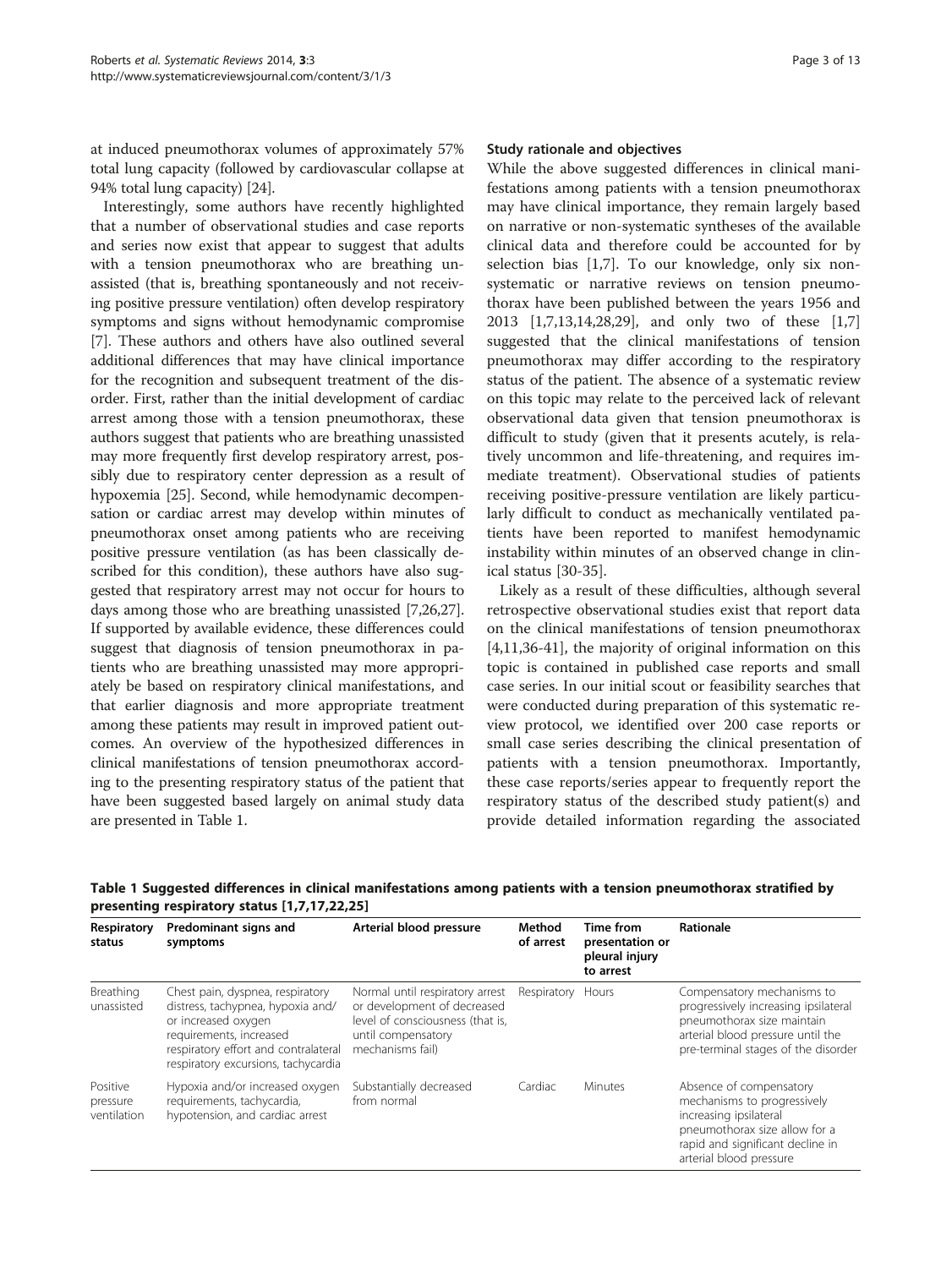signs and symptoms of tension pneumothorax, including findings observed on invasive intravascular catheters, mechanical ventilators, and echo- and electrocardiograms.

As tension pneumothorax is frequently a difficult clinical diagnosis encountered in emergent situations [\[42](#page-11-0)], the primary objective of this systematic review and meta-analysis is to utilize the existing world literature (including that from published case reports and series) on tension pneumothorax to describe and contrast the clinical manifestations of the disorder among patients receiving positive pressure ventilation versus those who are breathing unassisted. A secondary objective is to determine if a difference exists in the time to arrest or requirement for thoracic decompression between these two groups. The study protocol described herein will demonstrate methods for a systematic review and metaanalysis of clinical manifestations data that could potentially be used in future studies to better characterize the signs and symptoms observed among patients with an uncommon, rare, or acutely life-threatening condition. Ultimately, results of this work will provide the first systematic description of all currently available, published data on the clinical manifestations of tension pneumothorax. These data will be used to better inform health care providers and therefore may contribute to an improved understanding of the appropriate clinical diagnosis and treatment of this life-threatening condition.

# Methods/Design

### Protocol preparation and registration

Methods for the inclusion and analysis of articles have been developed according to recommendations from the Meta-analysis of Observational Studies in Epidemiology proposal [\[43\]](#page-11-0), the Preferred Reporting Items for Systematic Reviews and Meta-analyses statement [[44](#page-11-0)], and the Cochrane Collaboration [[45\]](#page-11-0). This protocol has been registered in the PROSPERO International Prospective Register of Systematic Reviews (registration number: CRD42013005826; available at [http://www.crd.york.ac.](http://www.crd.york.ac.uk/PROSPERO/display_record.asp?ID=CRD42013005826#.UkWeRrykCZA) [uk/PROSPERO/display\\_record.asp?ID=CRD42013005826#.](http://www.crd.york.ac.uk/PROSPERO/display_record.asp?ID=CRD42013005826#.UkWeRrykCZA) [UkWeRrykCZA](http://www.crd.york.ac.uk/PROSPERO/display_record.asp?ID=CRD42013005826#.UkWeRrykCZA)).

### Structured clinical question

Is the reported type and/or frequency of clinical manifestations of tension pneumothorax different among adults/adolescents (≥12 years old) or children (<12 years old) who were receiving positive pressure ventilation as compared to those who were breathing unassisted (that is, spontaneously breathing and not receiving positive pressure ventilation)?

### Search strategy

Three investigators (DR, SL-S, JK) developed a preliminary search strategy that was subsequently refined by an

information scientist/medical librarian with extensive systematic review experience (HR). Using Ovid, we will search MEDLINE and MEDLINE In-Process & Other Non-indexed Citations, EMBASE, and the Cochrane Database of Systematic Reviews from their first available date without language or publication date restrictions. We will also query PubMed. To identify unpublished or ongoing/recently concluded studies, we will write colleagues and content experts, search personal files, and investigate two clinical trial registries (ClinicalTrials.gov and Current Controlled Trials). In addition, we will use the PubMed 'related articles' and Google Scholar 'cited by' features and manually search reference lists of included articles and tension pneumothorax review papers identified during the conduct of the search. Authors of articles will be contacted for additional information as necessary. Searches will be updated to within three months of submission of the results of the systematic review for peer review.

In MEDLINE, we will search the exploded Medical Subject Heading (MeSH) term 'Pneumothorax'. We will also search the text words 'tension', 'tension physiology', 'expanding', 'needle thoracentesis', 'thoracentesis', 'needle thoracostomy', 'needle aspiration', 'chest decompression', 'thoracic decompression', and 'needle decompression', and then combine these through use of the Boolean operator 'OR'. This key word search (or tension search theme) will subsequently be combined with our pneumothorax MeSH term query using the Boolean operator 'AND' in order to create a unique tension pneumothorax search theme. This search theme will then be combined with the key term 'tension pneumothora\*' using the Boolean operator 'OR'. A similar electronic search strategy will be used to investigate all remaining databases (see Table [2](#page-4-0) for a detailed description of our database search strategies).

### Review procedure

Independently and in duplicate, two investigators (DR, CB) will screen citation titles and abstracts and review potentially relevant articles in full. We will consider published observational (cohort, case–control, and crosssectional) studies and case reports and series that report original data on clinical manifestations of tension pneumothorax for inclusion in the systematic review. Clinical manifestations will be defined as patient-level findings/ data, which may be gathered by clinicians during a medical interview or through physical examination, invasive monitoring or treatment equipment (for example, intravascular catheters or mechanical ventilators), and diagnostic studies (for example, echo- and electrocardiograms) [[46](#page-11-0)]. All published observational studies and case reports and series in which tension pneumothorax was diagnosed by the study authors/involved clinicians (and for which data on clinical manifestations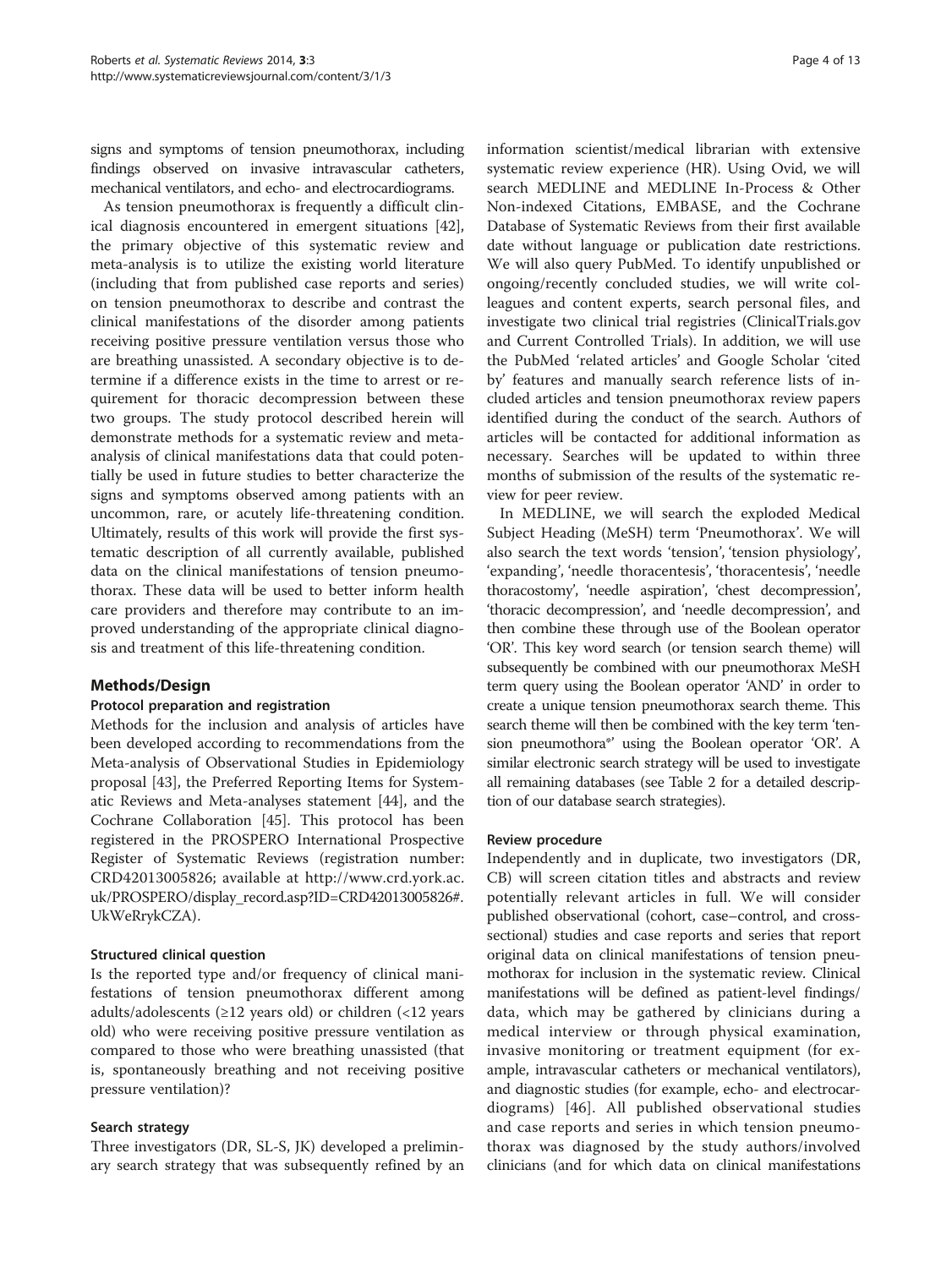| Ovid MEDLINE and MEDLINE In-Process & Other Non-indexed<br><b>Citations and the Cochrane Database of Systematic Reviews</b>             | <b>Ovid EMBASE</b>                                                                                                                      |  |  |  |
|-----------------------------------------------------------------------------------------------------------------------------------------|-----------------------------------------------------------------------------------------------------------------------------------------|--|--|--|
| 1. Exp Pneumothorax/                                                                                                                    | 1. Exp Pneumothorax/                                                                                                                    |  |  |  |
| 2. Tension pneumothora\$.mp. [mp = title, original title, abstract, name of<br>substance word, subject heading word, unique identifier] | 2. Tension pneumothora\$.mp. [mp = title, original title, abstract, name of<br>substance word, subject heading word, unique identifier] |  |  |  |
| 3. Tension.mp                                                                                                                           | 3. Exp Tension/                                                                                                                         |  |  |  |
| 4. Tension physiolog\$.mp                                                                                                               | 4. Tension.mp                                                                                                                           |  |  |  |
| 5. Expanding.mp                                                                                                                         | 5. Tension physiolog\$.mp                                                                                                               |  |  |  |
| 6. Needle thoracentesis.mp                                                                                                              | 6. Expanding.mp                                                                                                                         |  |  |  |
| 7. Thoracentesis.mp                                                                                                                     | 7. Needle thoracentesis.mp                                                                                                              |  |  |  |
| 8. Needle thoracostomy.mp                                                                                                               | 8. Thoracentesis.mp                                                                                                                     |  |  |  |
| 9. Needle aspiration.mp                                                                                                                 | 9. Needle thoracostomy.mp                                                                                                               |  |  |  |
| 10. Chest decompression.mp                                                                                                              | 10. Needle aspiration.mp                                                                                                                |  |  |  |
| 11. Thoracic decompression.mp                                                                                                           | 11. Chest decompression.mp                                                                                                              |  |  |  |
| 12. Pleural decompression.mp                                                                                                            | 12. Thoracic decompression.mp                                                                                                           |  |  |  |
| 13. 3 or 4 or 5 or 6 or 7 or 8 or 9 or 10 or 11 or 12                                                                                   | 13. Pleural decompression.mp                                                                                                            |  |  |  |
| 14. 1 and 13                                                                                                                            | 14. 3 or 4 or 5 or 6 or 7 or 8 or 9 or 10 or 11 or 12 or 13                                                                             |  |  |  |
| 15.2 or 14                                                                                                                              | 15. 1 and 14                                                                                                                            |  |  |  |
|                                                                                                                                         | 1. 2 or 15                                                                                                                              |  |  |  |

<span id="page-4-0"></span>Table 2 Details of electronic bibliographic database search strategies

'exp' denotes that the search will be exploded; '\$' indicates that a wild card search will be performed: thus, with the use of this symbol, when 'pneumothora\$' is searched, both 'pneumothorax' and 'pneumothoraces' will be searched.

were reported) will be eligible for inclusion. Reports of fatal cases will be included if the condition causing death was attributed by the study authors to be a tension pneumothorax and associated with expulsion of air following thoracic decompression or determined by a pathologist to be present on autopsy.

As tension pneumothorax is a syndrome diagnosis without an independent reference-standard diagnostic test [[10,16,40\]](#page-11-0), any systematic review of its clinical manifestations may be limited by incorporation bias (whereby the estimation of the frequency of clinical manifestations that may have been incorporated into the diagnosis may bias upward the results [\[46\]](#page-11-0)). To reduce the risk of this bias, two investigators (DR, CB) will independently determine whether the clinical condition of the study patient(s) presented in each case report aligned with a previously published tension pneumothorax working definition [[7,47](#page-11-0)]. According to this definition, a tension pneumothorax is defined not only by the type of its presenting clinical manifestations, but also according to its response to treatment as one 'that results in significant respiratory or hemodynamic compromise that reverses [or at least significantly improves] on thoracic decompression alone' [[7,47](#page-11-0)].

We will exclude observational studies and case reports/series that do not describe ventilation status, as well as those involving patients with diving-related pulmonary barotrauma; a previous contralateral

pneumonectomy, traumatic diaphragmatic hernia, or tension pneumopericardium or pneumoperitoneum; as well as those with chronic (as defined by the authors) or loculated pneumothoraces. We will also exclude observational studies and case reports/series of patients undergoing thoracic surgery or laparoscopy at the time of onset of their tension pneumothorax clinical manifestations. All of the above excluded conditions were selected as they represent special, uncommon, or less relevant associated or principal patient conditions, which have the potential to misrepresent the more common clinical manifestations of tension pneumothorax.

Disagreements between investigators regarding the above decisions will be resolved by consensus and, if needed, arbitration by a third investigator. Inter-investigator agreement will be quantified by calculating a kappa (κ) statistic and associated 95% confidence interval (CI) [[48](#page-11-0)].

### Data extraction

Independently and in duplicate, two investigators (DR, CB) will extract data using a pre-designed electronic spreadsheet. These data collection instruments will be piloted on a random selection of five observational studies and 30 case reports/series until reliable data collection can be demonstrated (κ statistic ≥0.75) [\[48\]](#page-11-0). All non-English citations will be read in full by an interpreter, and, for those studies and reports/series that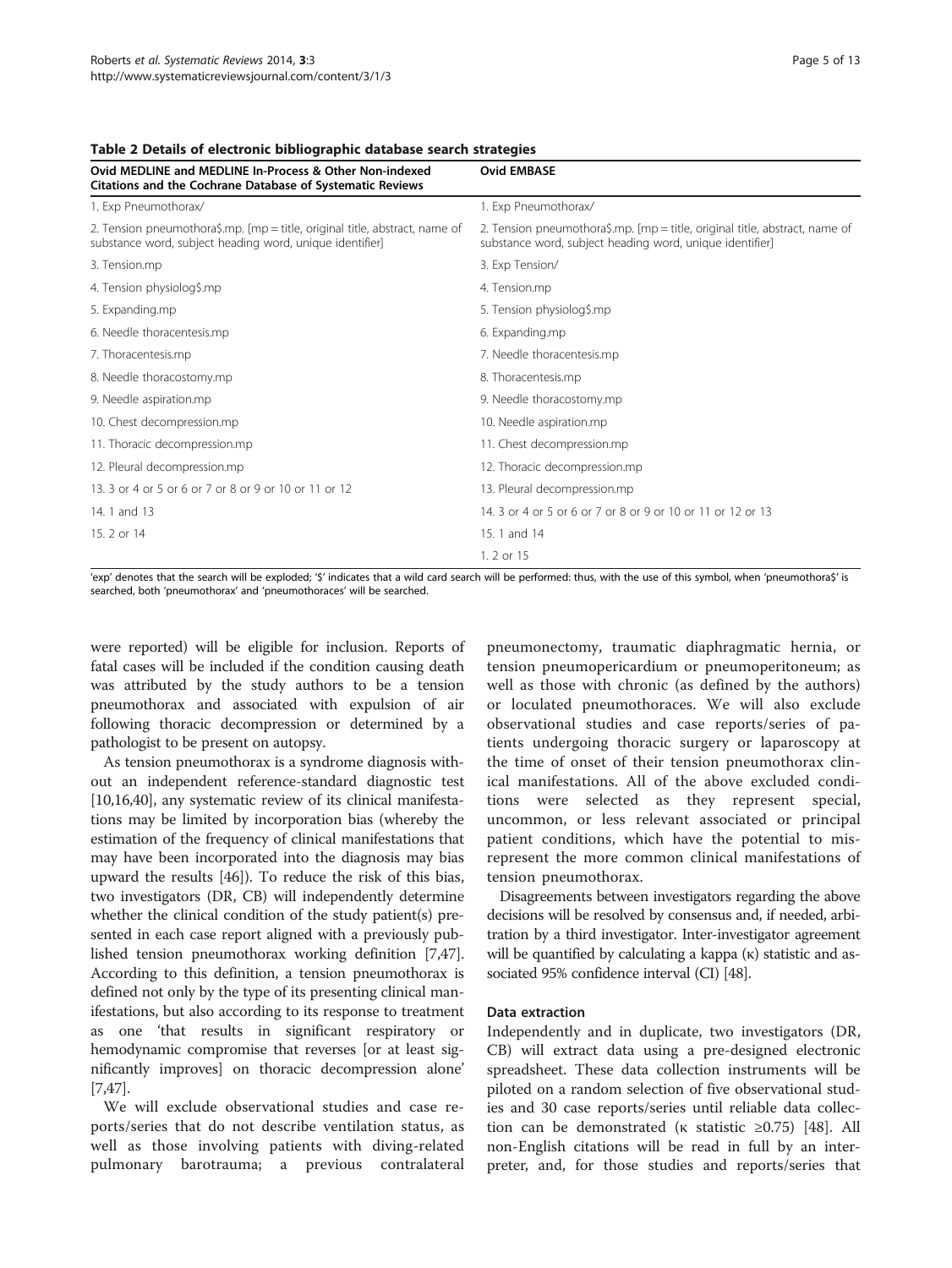satisfy selection criteria for inclusion in the systematic review, data will be extracted only once by this individual. Data extracted from individual articles will include:

- 1. Study characteristics, including year of publication, country of conduct, and design. The design of the included studies (for example, case–control versus cohort) will be classified using the scheme developed by Oleckno [[49](#page-11-0)]. As it may sometimes be difficult to distinguish between cohort studies and case series, a cohort study will be defined according to the definition proposed by Dekkers as a study in which patients are sampled based on exposure and the occurrence of outcomes was assessed (as an aggregate measure) during a follow-up period [[50](#page-12-0)].
- 2. Characteristics of the study participants, including the number enrolled as well as their age and gender, pneumothorax etiology (as suggested by the authors or through consensus between investigators), and ventilation status (that is, whether they were receiving positive pressure ventilation or were breathing unassisted), as well as whether a definition of tension pneumothorax was provided and how this condition was specifically defined. We will define positive pressure ventilation as either invasive (for example, via an endotracheal tube and mechanical ventilator) or non-invasive (for example, bag-valvemask ventilation). Mechanical ventilator settings will also be collected where available.
- 3. Whether the following clinical manifestations were present before and after thoracic decompression: chest pain, dyspnea or shortness of breath, respiratory distress, subcutaneous emphysema, hypoxia (either arterial oxygen saturation  $(SpO<sub>2</sub>)$  <92% or partial pressure of arterial oxygen  $(PaO<sub>2</sub>)$  <8 kPa/60 mmHg on room air or requiring supplemental oxygen], tachypnea (respiratory rate ≥20), tachycardia (heart rate ≥100), hypotension (systolic blood pressure ≤ 90 and/or mean arterial pressure ≤ 60 mmHg), jugular venous distention, increased peak inspiratory or airway pressure and/or whether resistance to assisted ventilation was noted by the clinicians managing the patient, any reported relevant invasive hemodynamic (for example, cardiac output or central venous or pulmonary arterial pressures) or respiratory (mechanical ventilatory) measurements, and whether the patient developed a respiratory and/or cardiac arrest (and which occurred first) [[1,7\]](#page-11-0). We will also record the first reported type of cardiac arrest rhythm and the approximate time to cardiac or respiratory arrest (or requirement for thoracic decompression) where available. Finally, we will extract values for respiratory and heart rates; systolic, diastolic, and

mean arterial blood pressures; and  $SpO<sub>2</sub>$  or PaO<sub>2</sub> (as well as the accompanying fraction of inspired oxygen (FIO<sub>2</sub>) that the patient was receiving) at baseline (that is, before any change in clinical status) and before and after thoracic decompression where possible. Through consensus between the two extracting investigators, the clinical manifestations of tension pneumothorax will be extracted as proximal to the author's description of its diagnosis and/or treatment as possible (that is, immediately prior to diagnosis of the condition by a physician or other healthcare provider). We will accept authors' definitions for subjective clinical manifestations such as respiratory distress and for the presence or absence of dichotomous clinical manifestations (for example, tachycardia or hypotension) where absolute numbers were not afforded.

- 4. Whether the following ipsilateral and contralateral chest signs were present before and after thoracic decompression: percussion hyper-resonance, decreased air entry, thoracic hyper- or hypoexpansion, chest wall hyper- or hypo-mobility, and contralateral tracheal deviation [\[1,7](#page-11-0)].
- 5. Whether the following X-ray or computed tomography signs of tension pneumothorax were present before and after thoracic decompression: a large (>50% total lung volume) pneumothorax, tracheal and/or mediastinal shift, increased rib spacing, and/ or a flattened ipsilateral hemidiaphragm [[29](#page-11-0)].
- 6. The initial and subsequent method of thoracic decompression for treatment of tension pneumothorax (needle or tube thoracostomy or another method) and whether these were effective.
- 7. Any confounding treatments or pathologies that could alter the clinical manifestations of patients with a tension pneumothorax, including administration of antihypertensive or vasopressor medications (or chronic use of antihypertensives); history of hypertension, heart failure, or chronic pulmonary disease; presence of rib fractures, flail chest, pulmonary contusions, or hemothorax or other pleural effusion; pre-existing shock; and decreased level of consciousness (as defined by the authors or reported using a commonly used clinical cutoff on a validated scale (for example, Glasgow Coma Scale (GCS) score  $\leq$ 13) [\[51\]](#page-12-0)).

# Risk of bias assessment

The same two investigators (DR, CB) will determine risk of bias among the included studies. Using the recommendations proposed by Richardson and colleagues, we will evaluate: 1) whether the diagnosis of tension pneumothorax was determined using credible criteria that were at least partially independent of the clinical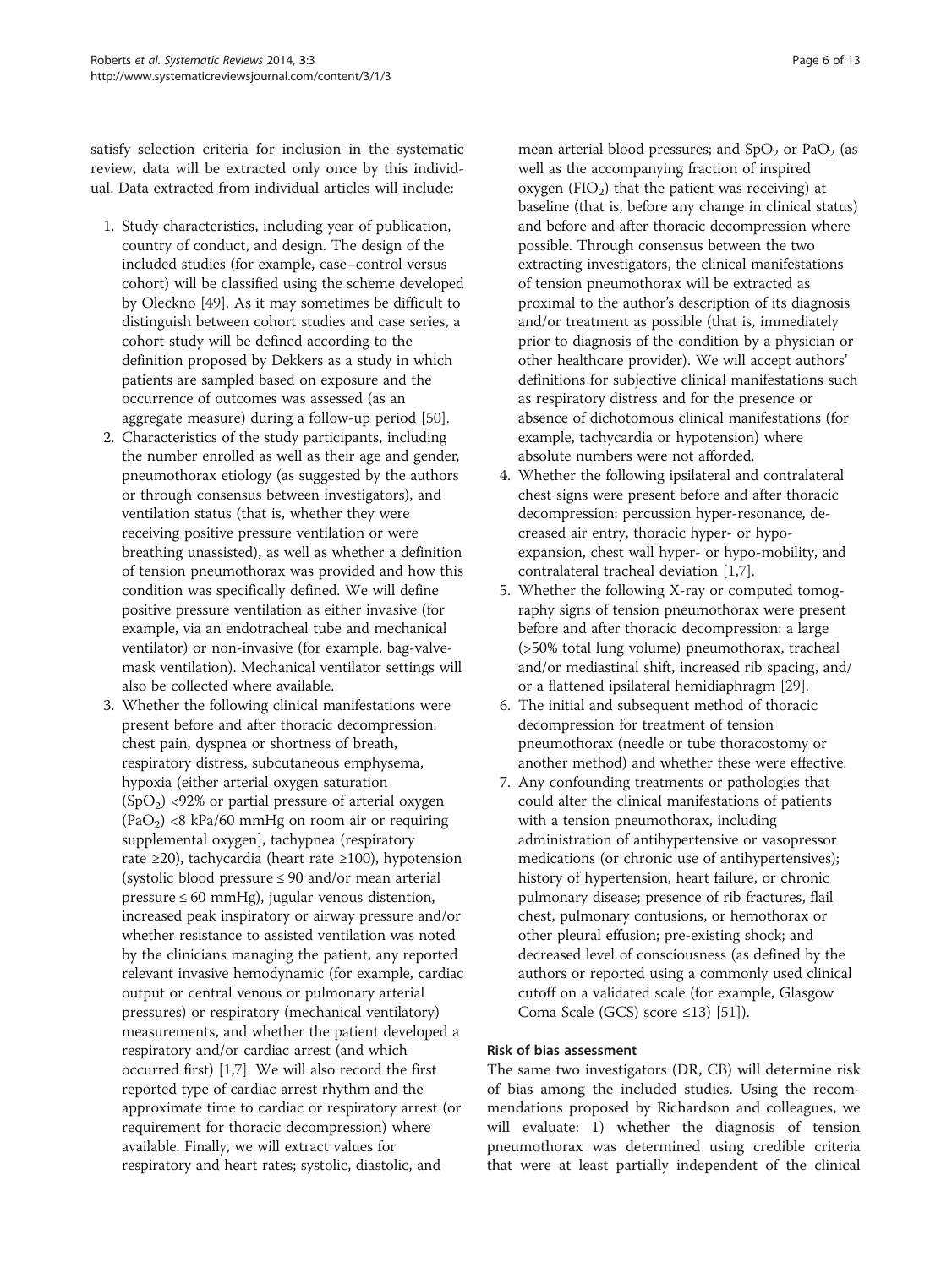manifestations under study (by examining if the clinical diagnosis was supported by radiographic findings/response to thoracic decompression and whether overlap existed between the utilized diagnostic criteria (where reported) and the reported frequency of clinical manifestations); 2) whether patients were representative of the population of patients with tension pneumothorax (by evaluating the setting from which study patients were recruited, the methods used to identify/exclude patients, and whether any important subgroups may have been excluded); 3) whether clinical manifestations were sought thoroughly and consistently by the study authors (by determining the methods by which clinical manifestations were gathered, and whether this was done similarly for all patients); and 4) whether the estimates of the frequency of reported clinical manifestations were precise (by evaluating the width of the reported or calculated 95% confidence interval around these estimates) [[46](#page-11-0)]. We will also describe the temporality (prospective versus retrospective) of the included cohort studies as well as whether their patient enrollment method was consecutive versus non-consecutive.

Case reports and series will be evaluated as to whether authors provided absolute numbers rather than narrative or subjective descriptions when reporting the presence or absence of hypotension among patients with a tension pneumothorax [\[52,53](#page-12-0)]. Moreover, the adequacy of reporting on confounding/modifying and clinical manifestations data among included case reports/series will be evaluated by recording whether information on these variables was either reported or unclear/not reported (that is, not specifically mentioned or described as being absent) in the manuscript [\[52,53](#page-12-0)]. Finally, we will quantify the extent of unclear/unreported information (as determined by two independent investigators) among the potentially confounding/modifying and principal outcome variables.

Disagreements in methodological assessments will be resolved by consensus or arbitration by a third investigator (HS).

# Data synthesis

## Overview of the data synthesis strategy

An overview of the planned data synthesis strategy is presented in Figure [1](#page-7-0). We will first conduct a narrative synthesis of the systematic review results [\[54,55](#page-12-0)]. Where appropriate, this will be followed by a metaanalysis of observational studies and then a separate meta-analysis of case reports and series. Observational studies and case reports and series of patients aged <12 years will be analyzed separately from adolescents/adults (those aged  $\geq$  12 years) as vital signs vary significantly below 12 years of age, and the clinical manifestations of children likely differ from adults as their mediastinum and thoracic wall are more flexible [[10](#page-11-0),[17\]](#page-11-0).

All clinical manifestations reported among observational studies of patients with a tension pneumothorax who were receiving positive pressure ventilation will be compared to those reported for patients breathing unassisted either indirectly (if only non-comparative studies of patients with one versus another type of ventilation status were available) or directly (if patients with both types of ventilation status existed within studies). This will be done qualitatively and, where possible, quantitatively through use of meta-analysis. Subsequently, summary statistics will be calculated describing the frequency of clinical manifestations reported among case reports and series of patients with a tension pneumothorax stratified by patient ventilatory status. These results will then be compared to those obtained from the observational studies in order to examine for similarities and/or differences. Finally, a meta-analysis of the data reported by case reports and series will be conducted in order to examine whether differences exist in clinical manifestations, including decreases in arterial blood pressures or lower presenting arterial blood pressure values, hypotension, and cardiac arrest, among patients receiving positive pressure ventilation versus those who were breathing unassisted.

### Narrative synthesis of results

Using recommendations proposed for the conduct of narrative synthesis in systematic reviews [\[54,55\]](#page-12-0), articles will first be grouped according to the ages of the included study patients (adults/adolescents versus children) and their design (observational studies versus case reports/series). After studies have been appropriately grouped, the principal characteristics of the observational studies (including their design (that is, cohort, case–control, or cross-sectional), year of publication, setting, and a description of the clinical manifestations of the included patients stratified by ventilation status) will be presented in one or more summary tables before any statistical combination of their results is contemplated. Similarly, for case reports and series, the details of the reported patients, including their baseline characteristics (for example, age, gender, and the etiology of their pneumothorax); whether two investigators independently agreed that the diagnosis satisfied the tension pneumothorax working definition; potential confounding conditions or treatments; and clinical, radiological, and invasive hemodynamic or respiratory clinical manifestations will first be presented in summary tables stratified by ventilatory status before any meta-analyses are conducted. We will also present the reported times to cardiac or respiratory arrest (or, where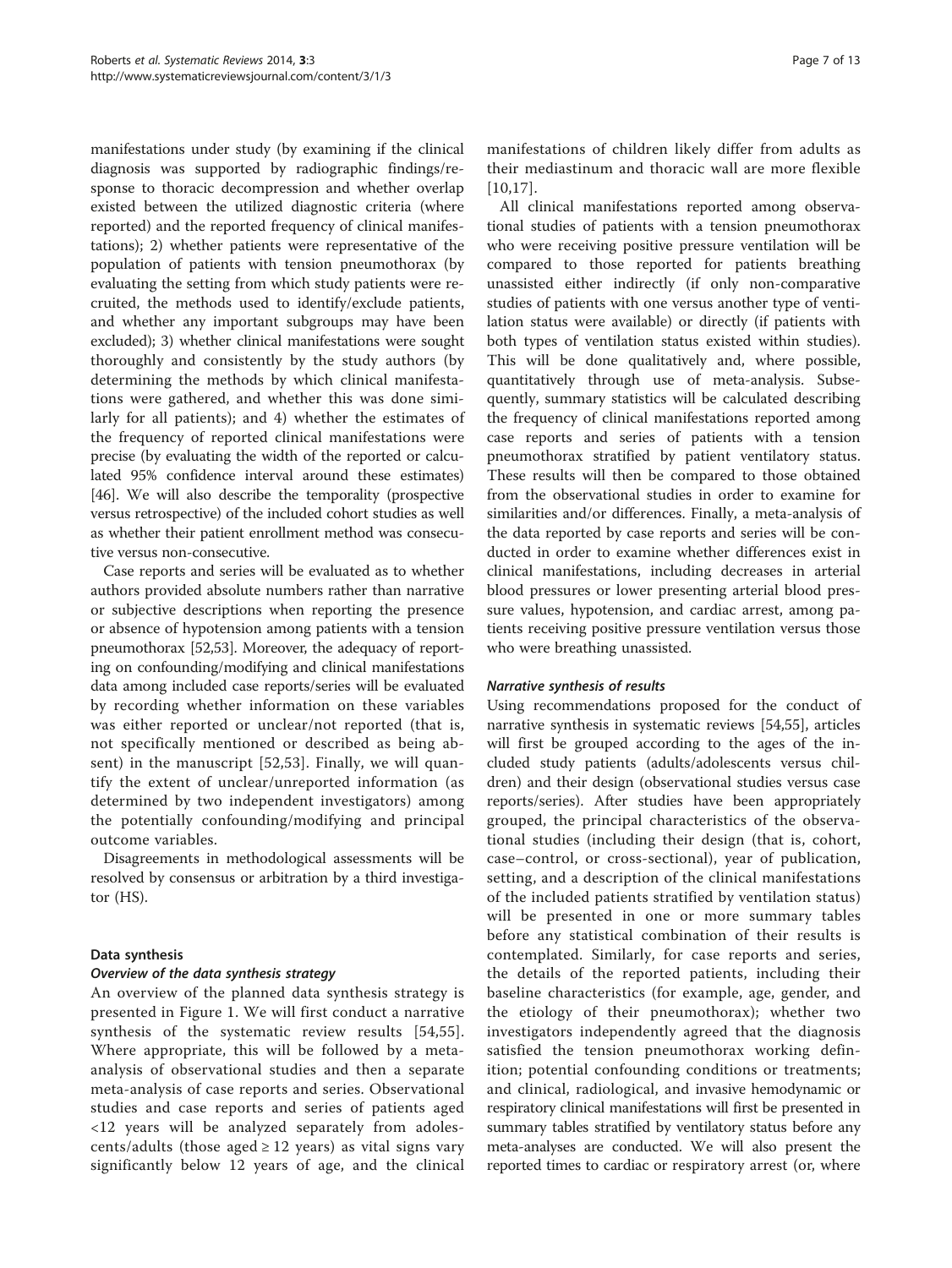these are unavailable, the time to requirement for thoracic decompression) among patients according to their ventilatory status.

### Statistical analyses

Stata MP version 13.1 (Stata Corp. LP, College Station, TX, U.S.A.) and R version 3.0.1 (available at [http://www.](http://www.r-project.org/) [r-project.org/\)](http://www.r-project.org/) will be used for the conduct of all statistical analyses. Except where mentioned below, two-sided

during hypothesis testing.

Meta-analysis of observational study data We will begin our observational study data meta-analysis by calculating individual study estimates of the occurrence rate [\[56](#page-12-0)] of clinical manifestations among patients receiving positive pressure ventilation versus those that are breathing unassisted. The occurrence rate will be defined according to Feinstein [[56](#page-12-0)] using the following formula:

 $P$  values <0.05 will be considered statistically significant

<span id="page-7-0"></span>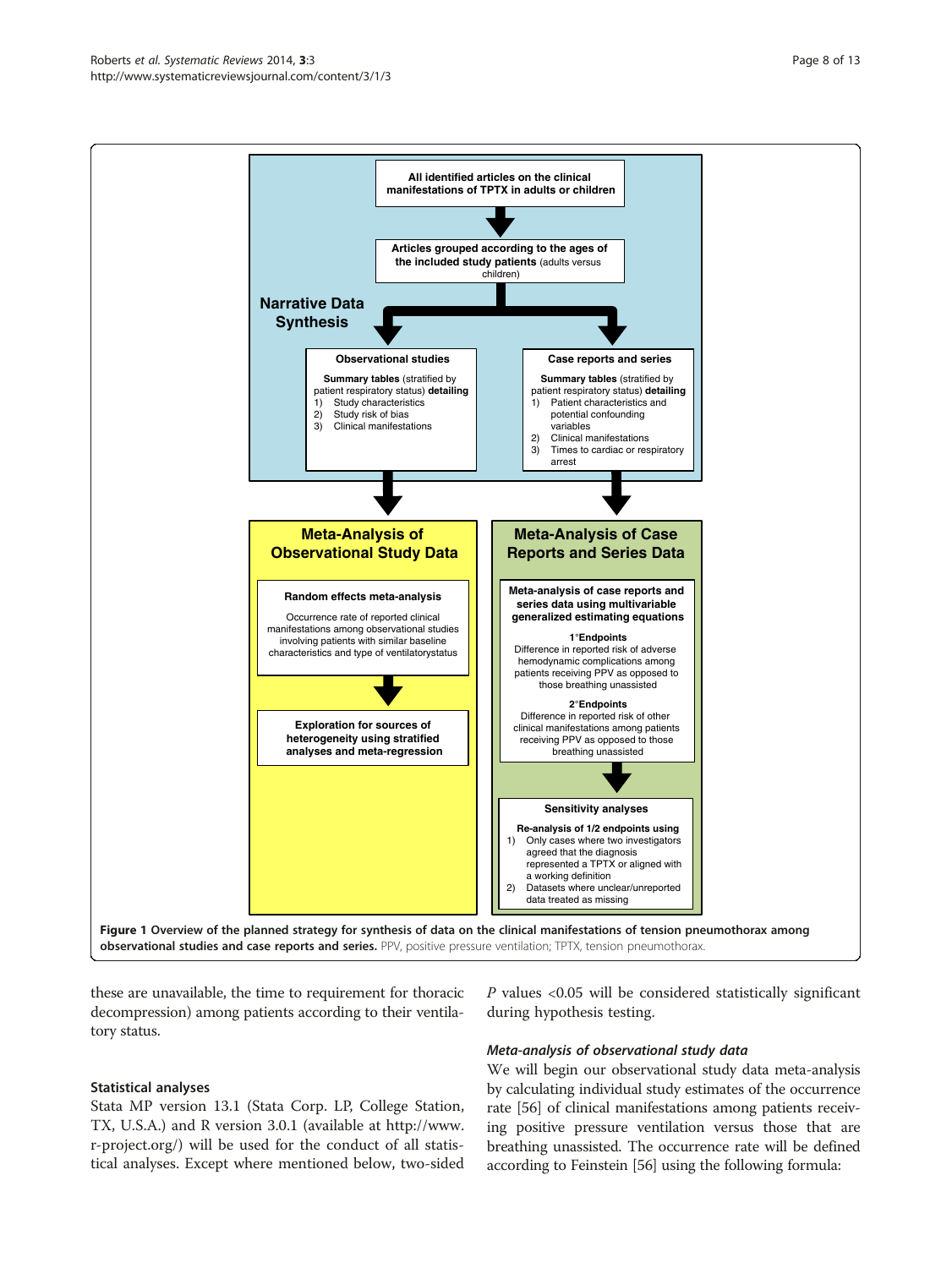# Occurrence rate  $=\frac{\text{Number of reported cases with a specific clinical manifestation}}{\frac{1}{2}}$ Total number of reported cases

The standard error and 95% CI of these estimates will then be determined using the Clopper-Pearson exact binomial method [\[57](#page-12-0)].

Among studies with a similar design involving patient populations with similar baseline characteristics, individual study estimates of the occurrence rate of clinical manifestations will be pooled separately stratified by patient ventilatory status. If studies provide the percentage of patients who were receiving positive pressure ventilation, but do not stratify their results by ventilatory status, then those in which <50% of patients were breathing unassisted will be included in the positive pressure ventilation category. Where possible, we will also determine a pooled estimate of the weighted or standardized mean difference in continuously measured clinical manifestations such as systolic or mean arterial pressures between these two patient populations (or the difference in these values between baseline and presentation, where available) [[58](#page-12-0)]. As variability in our pooled estimates beyond chance is expected across studies, these estimates will be calculated using random effects models according to the method proposed by DerSimonian and Laird [[58,59\]](#page-12-0).

The pooled estimates obtained from the above calculations will then be compared qualitatively in order to determine if differences exist in the type and/or occurrence rate of clinical manifestations according to the ventilatory status of the study patients. Although we believe that it would be unlikely that any of the available observational studies will report adjusted odds or risk ratios relating the frequency of occurrence of clinical manifestations between patients receiving positive pressure ventilation versus those breathing unassisted, where available these will also be pooled using random effects models [\[59\]](#page-12-0).

We will examine for evidence of between-study statistical heterogeneity by calculating  $I^2$  inconsistency and Cochran's Q statistics (as part of a hypothesis test of heterogeneity) [[60,61\]](#page-12-0). As suggested by Higgins and co-workers [\[61\]](#page-12-0), we will consider I<sup>2</sup> statistics ≥25%, 50%, and 75% to represent low, moderate, and high degrees of inter-study heterogeneity, respectively. In the presence of greater than a low degree of between-study heterogeneity, we will conduct subgroup analyses and univariate meta-regression ( $P$  value <0.10 considered significant given the low power of these tests) in order to explore the influence of sources of clinical and methodological study variation on the meta-analysis results. A priori study covariates of interest will include: 1) observational study design (that is, cohort versus case–control or cross-sectional), 2) use of antihypertensive medications

or the presence of pulmonary disease among ≥50% of patients who were breathing unassisted, 3) percentage of patients receiving positive pressure ventilation (≥50% versus <50%), and 4) whether the presence of disease was determined using credible criteria that were at least partially independent of the clinical manifestations under study [[7,46,47\]](#page-11-0).

### Meta-analysis of case reports and series data

After stratifying the reported results of case reports and series by the presenting age of the included patient(s) into adults/adolescents versus children, we will begin by examining the distribution of all continuous variables using histograms and measures of central tendency. Normally distributed data will be summarized using means (with standard deviations) and compared using ttests (with an unequal variance option where appropriate) while skewed data will be summarized using medians (with interquartile ranges) and compared using Mann–Whitney U-tests. Dichotomous data will be summarized using proportions and compared using Fisher's exact tests.

As stepwise regression procedures [\[62](#page-12-0)] may result in biased estimated coefficients and optimistic fits (especially with small sample sizes), our analyses will test the a priori hypothesis that patients who are receiving positive pressure ventilation have a higher reported risk of adverse hemodynamic complications. We will also examine whether these reported complications may be confounded or modified by patient age, administration of antihypertensive or vasopressor medications before the onset of tension pneumothorax (or chronic use of antihypertensives); past history of hypertension, heart failure, or chronic pulmonary disease; and presence of a hemothorax or other pleural effusion, acute pulmonary disease (for example, pulmonary contusions), or pre-existing shock. Although we will also test whether differences exist in the reported risk of other clinical manifestations between patients of varying respiratory status, these analyses will be largely exploratory and more susceptible to type I error.

As the reported clinical manifestations of patients with a tension pneumothorax may be clustered within hospitals or treatment locations and are expected to occur relatively commonly, all dichotomous associations will be examined using generalized estimating equations with a log link, a binomial distributional family, and an independent within-group correlation structure [\[63](#page-12-0)]. These equations are a valid method for the analysis of common outcomes among correlated data, and can be used to adjust for the influence of data clustering when fitting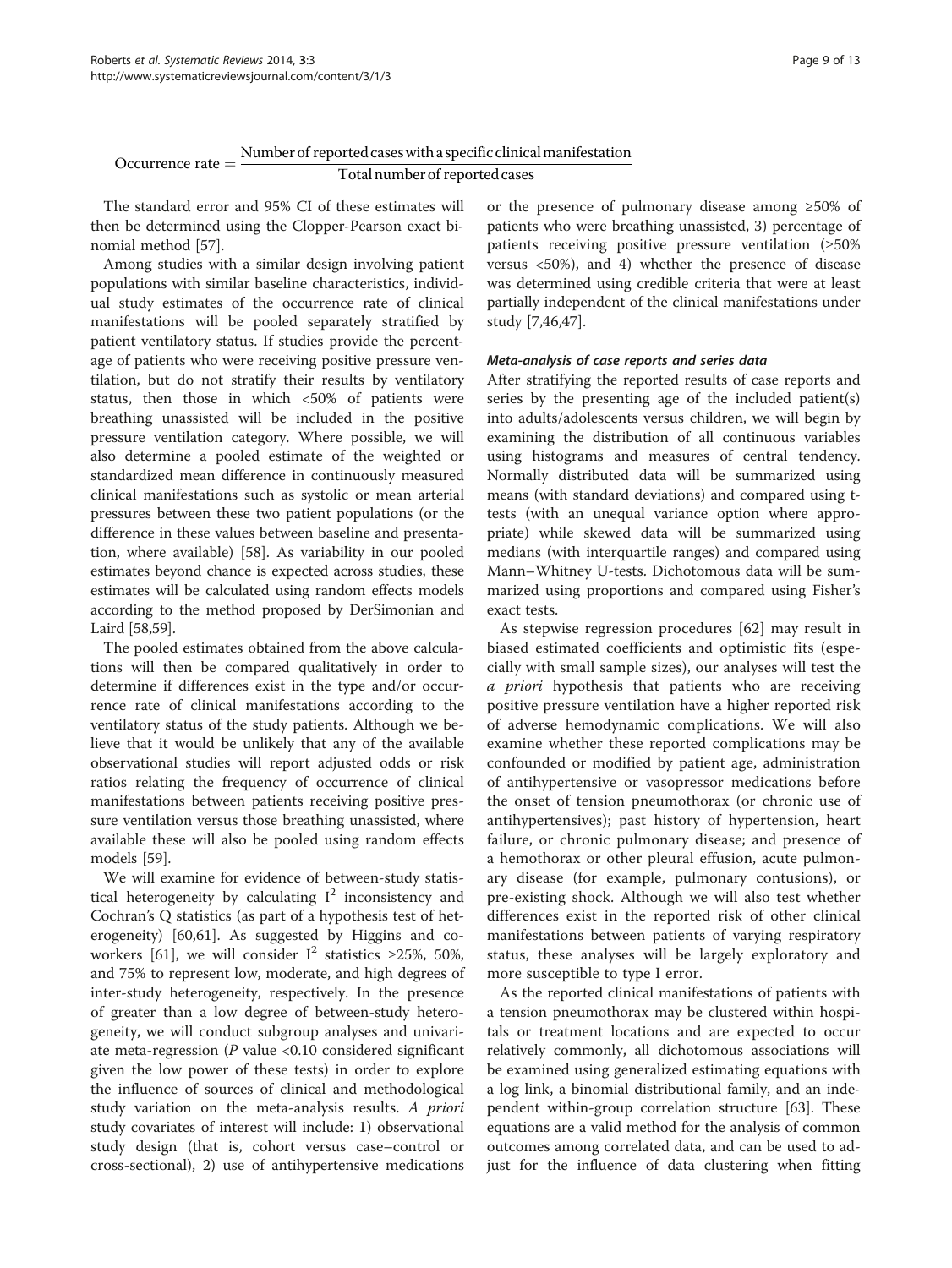multivariable binomial, logistic, and linear regression models [\[63\]](#page-12-0). Potential modifying or confounding variables included in the regression models will include those described above. If these models are unable to converge (as may occur when modeling the risk of an outcome), we will attempt to model the log of the odds using clustered logistic regression [[63](#page-12-0)]. Finally, any potential differences in presenting systolic, diastolic, or mean arterial blood pressures (or differences in presenting systolic, diastolic, or mean arterial blood pressures from baseline) will be examined using generalized estimating equations with an identity link, a Gaussian distributional family, and a similar modeling strategy.

In order to determine the robustness of our findings, we will also conduct a series of sensitivity analyses, which will be reported alongside our principal results upon submission of the study findings for peer review. First, we will assess whether our observed associations are sensitive to incorporation bias or the classification of tension pneumothorax. After conducting analyses using the data extracted from all reported cases, this will be done by recalculating all outcomes using only those cases where two investigators independently agreed that the clinical condition of the study patient(s) aligned with the tension pneumothorax working definition described above [[7,47\]](#page-11-0). Outcomes will also be recalculated using only those case reports and series where study authors gave absolute numbers rather than narrative or subjective descriptions when reporting the presence or absence of hypotension.

Second, as we anticipate that case reports and series may sometimes not report (or fail to clearly report) whether potentially important confounding/modifying or clinical manifestations data such as hypotension were specifically present or absent, we will also treat unclear/ unreported data as missing (where they could not be clarified by writing study authors) and use imputation methods on these data. Multiple imputation is a method that may be used to perform a series of imputations for each missing observation by conducting random draws from the conditional distribution of the outcome variable given the values of the other variables [[64\]](#page-12-0). After performing these imputations, regression analyses will then be conducted on each of the imputed data sets. The estimated associations and standard errors obtained from these analyses will then be combined to obtain point estimates and standard errors that account for the missing information. Simple imputation will then be used in order to provide an estimate of the extremes of influence of the missing values on the estimated outcomes between groups. This will be performed by first assigning all the missing values in the positive pressure ventilation group a value of '0' and all the missing values for these variables in the breathing unassisted group a value of '1'. After recalculating the model with the inclusion of these imputed values, we will then reverse the assignment of the '0' and '1' values and then again recalculate the model in order to provide the opposite extreme estimate.

# **Discussion**

This study will provide the first systematic compilation of the world literature regarding the clinical manifestations of tension pneumothorax. As delayed or even missed diagnoses may result in poor outcomes and have been reported among patients lacking classicallydescribed clinical manifestations of the disorder [\[7,18,19](#page-11-0)], an evidence-informed description of the clinical manifestations of tension pneumothorax may allow for creation of a list of evidence-based criteria for its diagnosis. Further, if our results support the pathophysiologic differences observed among animal studies of tension pneumothorax, it may also allow for the creation of separate definitions for the condition according to the presenting respiratory status of the patient. As delay in treatment of tension pneumothorax may adversely affect outcomes, and some clinicians may delay thoracic decompression among those suspected of having the condition as their hemodynamics are stable [[65](#page-12-0)], this study could also potentially assist in identifying patients who may be appropriate candidates for treatment with needle or tube thoracostomy.

A specific objective of this study is to determine whether available literature supports a difference in reported presenting arterial blood pressures, time from suspected diagnosis to cardiac or respiratory arrest, and risk of hypotension and/or cardiac arrest among adults and children receiving positive pressure ventilation versus those that are breathing unassisted. We also aim to demonstrate our methods for the conduct of a narrative synthesis of systematic review results alongside a metaanalysis of observational studies and then a separate meta-analysis of case reports and series where appropriate. These include our proposed methods for the statistical combination of reported study results, including those that will be used to handle issues of confounding/ modification and misclassified or unclear/unreported data among published case reports and series.

Although methods for the systematic review and meta-analysis of case reports and series have not yet been fully developed, these have been suggested [\[66,67](#page-12-0)], and are reportedly scheduled to be discussed for use in assessing the risk of rare adverse medication events at the next International Congress on Peer Review and Biomedical Publication [\[68](#page-12-0)]. However, in addition to their potential role in assessing the association between medications and rare adverse events [\[69,70\]](#page-12-0), systematic reviews of case reports and series have also been utilized to evaluate the type, frequency of use, and effectiveness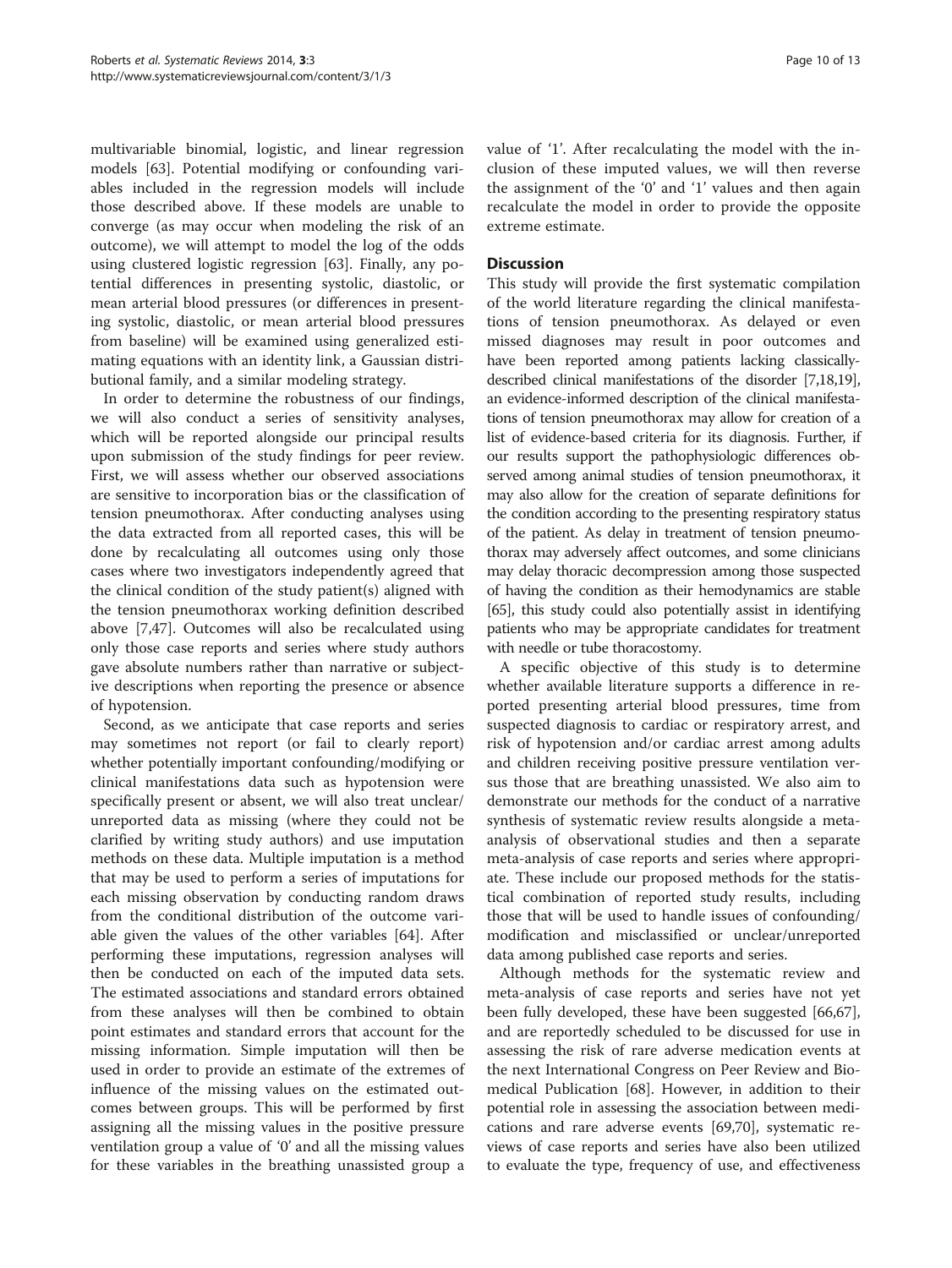and safety of surgical interventions for conditions infrequently encountered in clinical practice [\[71,72](#page-12-0)]. As few other methods of study are sometimes feasible, these types of systematic reviews are also increasingly being used to evaluate the clinical manifestations or prognosis of rare, unusual, or difficult-to-study conditions [\[73-75](#page-12-0)]. In this study, using a rationale similar to that used by many of the above authors, we chose to include case reports and series as tension pneumothorax is a condition infrequently encountered in clinical practice and therefore difficult to study using an observational design.

However, while the Cochrane Collaboration and the Evidence-based Practice Center Program recognizes the usefulness of systematic reviews of case reports in select instances, the Cochrane Collaboration also expresses that several considerations must be made before their use in assessing adverse medication events [[45,](#page-11-0)[68\]](#page-12-0). Some of these considerations are also relevant to systematic reviews of case reports/series of clinical manifestations and therefore to this investigation, and will be addressed by our group using a number of complex evidence synthesis and analysis techniques. As no consensus definition for tension pneumothorax yet exists, it may be unclear as to the quality of the predictive value of the included case reports [[45\]](#page-11-0). However, while it may be possible that we may somewhat over select for patients with less common etiologies of tension pneumothorax, we believe it would be less likely that their clinical manifestations would be substantially different than those with more common etiologies. Further, as tension pneumothorax is an uncommon yet catastrophic clinical diagnosis, its occurrence may be more likely to be reported regardless of cause, resulting in numerous case reports of tension pneumothorax among patients with more common etiologies (for example, central venous access punctures or lung disease).

As was also suggested by the Cochrane Collaboration, an adverse event (or in this case, clinical manifestation) is more plausible when a biological mechanism exists linking it to an intervention or exposure [[45](#page-11-0),[68](#page-12-0)]. We believe our work to align with this consideration, as there now exists a considerable amount of preclinical data in support of a difference in pathophysiology between animals receiving positive pressure ventilation versus those who are breathing unassisted [\[7,17,22,23\]](#page-11-0). Moreover, although not outlined by the report from the Cochrane Collaboration, any association between the risk of certain clinical manifestations and the ventilatory status of the patient could be due to the presence of confounding factors. This outcome could also be influenced by the potential for clustering of clinical manifestations data in case series, a limitation that appears to have been relatively ignored by many previous meta-analyses of case reports and series data. In an attempt to address these

issues, we outlined those factors that we felt a priori would be most likely to confound our relationships, and will attempt to adjust for the influence of these variables, and for any influence of data clustering, in our analyses.

### Conclusion

This systematic review will compile the world literature on tension pneumothorax and provide the first systematic description of its associated clinical manifestations to clinicians and other end users. As tension pneumothorax is frequently a difficult diagnosis that may be encountered in emergent situations [[42\]](#page-11-0), these data will be used to better inform health care providers on the clinical manifestations of the condition, and may contribute to an improved understanding of its appropriate definition, clinical diagnosis, and treatment. It will also demonstrate methods for the conduct of a narrative synthesis of systematic review results alongside a metaanalysis of observational studies and a meta-analysis of case reports and series. Results are expected to be publicly available in 2014.

### Abbreviations

ATLS: Advanced Trauma Life Support; FIO<sub>2</sub>: Fraction of inspired oxygen; ICU: Intensive care unit; MeSH: Medical Subject Heading; PaO<sub>2</sub>: Partial pressure of arterial oxygen; SpO<sub>2</sub>: Arterial oxygen saturation.

### Competing interests

The authors declare that they have no competing interests.

### Authors' contributions

DR, SL-S, AK, JK, and HS conceived and designed the study. DR and PF designed the statistical analysis plan while DR, SL-S, and JK designed the search strategy, which was refined by HR. SL-S, PF, CB, HR, CB, ED, AK, JK, and HS provided input into the design of the study and draft of the protocol. DR wrote the first draft of the study protocol, which was critically revised by SS, PF, CB, HR, CB, ED, AK, JK, and HS. DR registered the protocol with the PROS-PERO database. All authors read and approved the final protocol.

### Authors' information

DR is a surgery and Clinician Investigator Program resident who is currently conducting a Doctor of Philosophy degree at the University of Calgary with a specialization in epidemiology. SL-S works as an Emergency Physician in the United Kingdom and has an interest in the pathophysiology and clinical manifestations of tension pneumothorax. PF is an academic biostatistician with an interest in complex data analysis while HR is an information scientist/ medical librarian at the University of Calgary who specializes in systematic reviews. CB is a surgery resident who is currently conducting a Masters degree in medical education at the University of Calgary. CB, ED, AK and JK are academic trauma and/or general surgeons at the same institution who are actively engaged in research relating to elective or emergent surgical or critical care conditions. HS is an academic intensive care physician who has an interest in health services research related to emergent medical and surgical problems, especially those encountered in an intensive care unit setting.

### Acknowledgments

DR is supported by an Alberta Innovates - Health Solutions Clinician Fellowship Award, a Knowledge Translation Canada Strategic Funding in Health Research Fellowship, and funding from the Canadian Institutes of Health Research and Clinician Investigator and Surgeon Scientist Programs at the University of Calgary. These funding sources have had no role in the design of the study, nor will they have any role in its conduct or in the collection, management, analysis, and interpretation of the data or preparation, review, or approval of the final manuscript for peer review.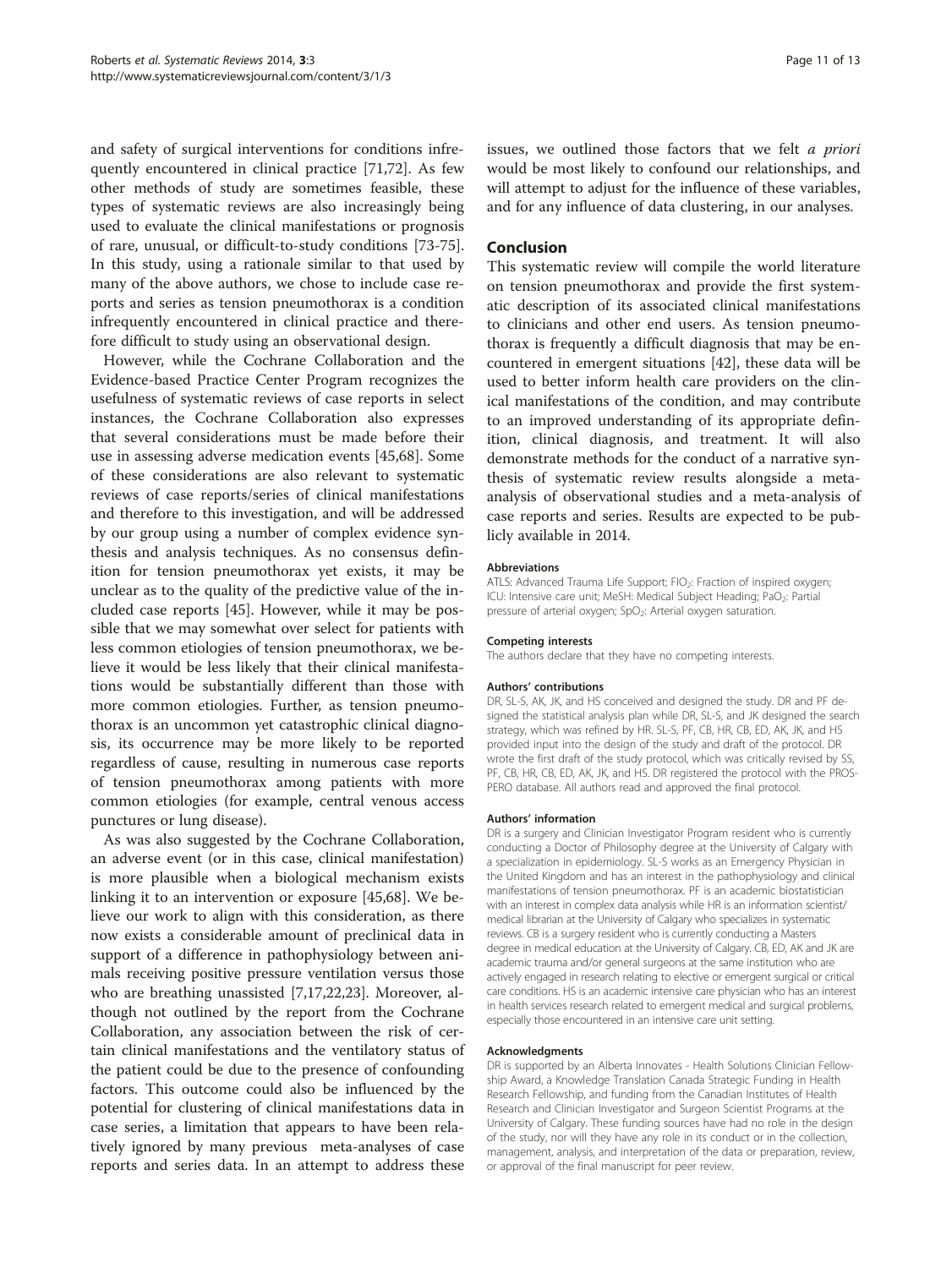### <span id="page-11-0"></span>Author details

<sup>1</sup>Department of Surgery, University of Calgary and the Foothills Medical Centre, 1403-29th Street NW, T2N 2T9, Calgary, Alberta, Canada. <sup>2</sup>Department of Community Health Sciences (Divisions of Epidemiology), University of Calgary, 3280 Hospital Drive NW, T2N 4Z6, Calgary, Alberta, Canada. <sup>3</sup>Defence Medical Services, Royal Navy and Royal Infirmary Edinburgh, 51 Little France Cres, Old Dalkeith Road, EH16 4SA, Edinburgh, UK. <sup>4</sup>Alberta Health Services -Research Excellence Support Team, 1403-29th Street NW, T2N 2 T9, Calgary, Alberta, Canada. <sup>5</sup>Department of Oncology, University of Calgary and the Foothills Medical Centre, 1403-29th Street NW, T2N 2 T9, Calgary, Alberta, Canada. <sup>6</sup>Regional Trauma Services, the Foothills Medical Centre, 1403-29th Street NW, T2N 2 T9, Calgary, Alberta, Canada. <sup>7</sup>Health Sciences Library, Health Sciences Centre, University of Calgary, 3330 Hospital Drive NW, T2N 4 N1, Calgary, Alberta, Canada. <sup>8</sup>Department of Critical Care Medicine, University of Calgary and the Foothills Medical Centre, 3134 Hospital Drive NW, T2N 5A1, Calgary, Alberta, Canada. <sup>9</sup>Department of Medicine, University of Calgary and the Foothills Medical Centre, 3134 Hospital Drive NW, T2N 5A1, Calgary, Alberta, Canada.

### Received: 28 September 2013 Accepted: 23 December 2013 Published: 4 January 2014

### References

- Barton ED: Tension pneumothorax. Curr Opin Pulm Med 1999, 5:269-274.
- 2. Ludwig J, Kienzle GD: Pneumothorax in a large autopsy population. A study of 77 cases. Am J Clin Pathol 1978, 70:24-26.
- 3. Cameron PA, Flett K, Kaan E, Atkin C, Dziukas L: Helicopter retrieval of primary trauma patients by a paramedic helicopter service. Aust  $NZJ$ Surg 1993, 63:790–797.
- Coats TJ, Wilson AW, Xeropotamous N: Pre-hospital management of patients with severe thoracic injury. Injury 1995, 26:581–585.
- 5. Eckstein M, Suyehara D: Needle thoracostomy in the prehospital setting. Prehosp Emerg Care 1998, 2:132–135.
- 6. McPherson JJ, Feigin DS, Bellamy RF: Prevalence of tension pneumothorax in fatally wounded combat casualties. J Trauma 2006, 60:573-578
- 7. Leigh-Smith S, Harris T: Tension pneumothorax-time for a re-think? Emerg Med J 2005, 22:8–16.
- 8. Kumar A, Pontoppidan H, Falke KJ, Wilson RS, Laver MB: Pulmonary barotrauma during mechanical ventilation. Crit Care Med 1973, 1:181-186.
- 9. Chen KY, Jerng JS, Liao WY, Ding LW, Kuo LC, Wang JY, Yang PC: Pneumothorax in the ICU: patient outcomes and prognostic factors. Chest 2002, 122:678–683.
- 10. American College of Surgeons Committee on Trauma: Advanced Trauma Life Support® Student Course Manual: Ninth Edition. Chicago, U.S.A: American College of Surgeons; 2012.
- 11. Steier M, Ching N, Roberts EB, Nealon TF Jr: Pneumothorax complicating continuous ventilatory support. J Thorac Cardiovasc Surg 1974, 67:17–23.
- 12. Waydhas C, Sauerland S: Pre-hospital pleural decompression and chest tube placement after blunt trauma: A systematic review. Resuscitation 2007, 72:11–25.
- 13. Gilbert TB, McGrath BJ: Tension pneumothorax: etiology, diagnosis, pathophysiology, and management. J Intensive Care Med 1994, 9:139-150.
- 14. Pandey JN, Khillani GC: Tension pneumothorax. J Assoc Physicians India 1997, Suppl 2:24–26.
- 15. Light RW: Tension pneumothorax. Intensive Care Med 1994, 20:468-469.
- 16. Leigh-Smith S, Davies G: Indications for thoracic needle decompression. J Trauma 2007, 63:1403–1404.
- 17. Rutherford RB, Hurt HH Jr, Brickman RD, Tubb JM: The pathophysiology of progressive, tension pneumothorax. J Trauma 1968, 8:212–227.
- 18. Rojas R, Wasserberger J, Balasubramaniam S: Unsuspected tension pneumothorax as a hidden cause of unsuccessful resuscitation. Ann Emerg Med 1983, 12:411–412.
- 19. Watts BL, Howell MA: Tension pneumothorax: a difficult diagnosis. Emerg Med J 2001, 18:319–320.
- 20. Hilton R: Some effects of artificial pneumothorax on the circulation. J Pathol Bacteriol 1925, 37:1–8.
- 21. Simmons DH, Hemingway A, Ricchiuti N: Acute circulatory effects of pneumothorax in dogs. J Appl Physiol 1958, 12:255–261.
- 22. Gustman P, Yerger L, Wanner A: Immediate cardiovascular effects of tension pneumothorax. Am Rev Respir Dis 1983, 127:171-174.
- 23. Kilburn KH: Cardiorespiratory effects of large pneumothorax in conscious and anesthetized dogs. J Appl Physiol 1963, 18:279–283.
- 24. Barton ED, Rhee P, Hutton KC, Rosen P: The pathophysiology of tension pneumothorax in ventilated swine. J Emerg Med 1997, 15:147-153.
- 25. Subotich D, Mandarich D: Accidentally created tension pneumothorax in patient with primary spontaneous pneumothorax–confirmation of the experimental studies, putting into question the classical explanation. Med Hypotheses 2005, 64:170–173.
- 26. Ben-Chetrit E, Merin O: Images in clinical medicine. Spontaneous tension pneumothorax. N Engl J Med 2010, 362:e43.
- Slay RD, Slay LE, Luehrs JG: Transient ST elevation associated with tension pneumothorax. JACEP 1979, 8:16–18.
- 28. Potter SE, Rasmussen JA: Tension pneumothorax. Nebr State Med J 1956, 41:167–169.
- 29. Teplick SK, Clark RE: Various faces of tension pneumothorax. Postgrad Med 1974, 56:87–92.
- 30. Burge TS: Complications of prophylactic intercostal tube drainage– including tension pneumothorax. J R Army Med Corps 1992, 138:138–139.
- 31. Silbergleit R, Lee DC, Blank-Reid C, McNamara RM: Sudden severe barotrauma from self-inflating bag-valve devices. J Trauma 1996, 40:320–322.
- 32. Strizik B, Forman R: New ECG changes associated with a tension pneumothorax: a case report. Chest 1999, 115:1742-1744
- 33. Baldwin LN: Mixed venous oximetry in the diagnosis of tension pneumothorax. Anaesthesia 1995, 50:181–182.
- 34. Chan AS, Manninen PH: Bronchoscopic findings of a tension pneumothorax. Anesth Analg 1995, 80:628–629.
- 35. Pyles ST, Haught DA, Vega ET, Rivas EA: Tension pneumothorax during anesthesia. W V Med J 1983, 79:29–31.
- 36. Barton ED, Epperson M, Hoyt DB, Fortlage D, Rosen P: Prehospital needle aspiration and tube thoracostomy in trauma victims: a six-year experience with aeromedical crews. J Emerg Med 1995, 13:155-163.
- 37. Clevenger FW, Acosta JA, Osler TM, Demarest GB, Fry DE: Barotrauma associated with high-frequency jet ventilation for hypoxic salvage. Arch Surg 1990, 125:1542–1545.
- 38. Davis DP, Pettit K, Rom CD, Poste JC, Sise MJ, Hoyt DB, Vilke GM: The safety and efficacy of prehospital needle and tube thoracostomy by aeromedical personnel. Prehosp Emerg Care 2005, 9:191–197.
- 39. Stewart HJ, Bailey RL: The Effect of Unilateral Spontaneous Pneumothorax on the Circulation in Man. J Clin Invest 1940, 19:321-326.
- Clark S, Ragg M, Stella J: Is mediastinal shift on chest X-ray of pneumothorax always an emergency? Emerg Med (Fremantle) 2003, 15:429–433.
- 41. Mistry N, Bleetman A, Roberts KJ: Chest decompression during the resuscitation of patients in prehospital traumatic cardiac arrest. Emerg Med J 2009, 26:738–740.
- 42. Janssens U, Koch KC, Graf J, Hanrath P: Severe transmyocardial ischemia in a patient with tension pneumothorax. Crit Care Med 2000, 28:1638–1641.
- 43. Stroup DF, Berlin JA, Morton SC, Olkin I, Williamson GD, Rennie D, Moher D, Becker BJ, Sipe TA, Thacker SB: Meta-analysis of observational studies in epidemiology: a proposal for reporting. Meta-analysis Of Observational Studies in Epidemiology (MOOSE) group. JAMA 2000, 283:2008–2012.
- 44. Liberati A, Altman DG, Tetzlaff J, Mulrow C, Gotzsche PC, Ioannidis JP, Clarke M, Devereaux PJ, Kleijnen J, Moher D: The PRISMA statement for reporting systematic reviews and meta-analyses of studies that evaluate health care interventions: explanation and elaboration. Ann Intern Med 2009, 151:W65–W94.
- 45. The Cochrane Collaboration: In Cochrane Handbook for Systematic Reviews of Interventions, Version 5.1.0. Edited by Higgins JPT, Green S. Oxford, UK: The Cochrane Collaboration; 2011.
- 46. Richardson WS, Wilson MC, Williams JW Jr, Moyer VA, Naylor CD: Users' guides to the medical literature: XXIV. How to use an article on the clinical manifestations of disease. Evidence-Based Medicine Working Group. JAMA 2000, 284:869–875.
- 47. Leigh-Smith S, Harris T, Roberts DJ: Spontaneously breathing patients get tension pneumothoraces. Thorax 2012, 67:356.
- 48. Landis JR, Koch GG: The measurement of observer agreement for categorical data. Biometrics 1977, 33:159–174. 49. Oleckno WA: An Overview of Epidemiologic Study Designs. In
- Epidemiology: Concepts and Methods. Oleckno WA. Long Grove, IL: Waveland Press, Inc; 2008:55–84.